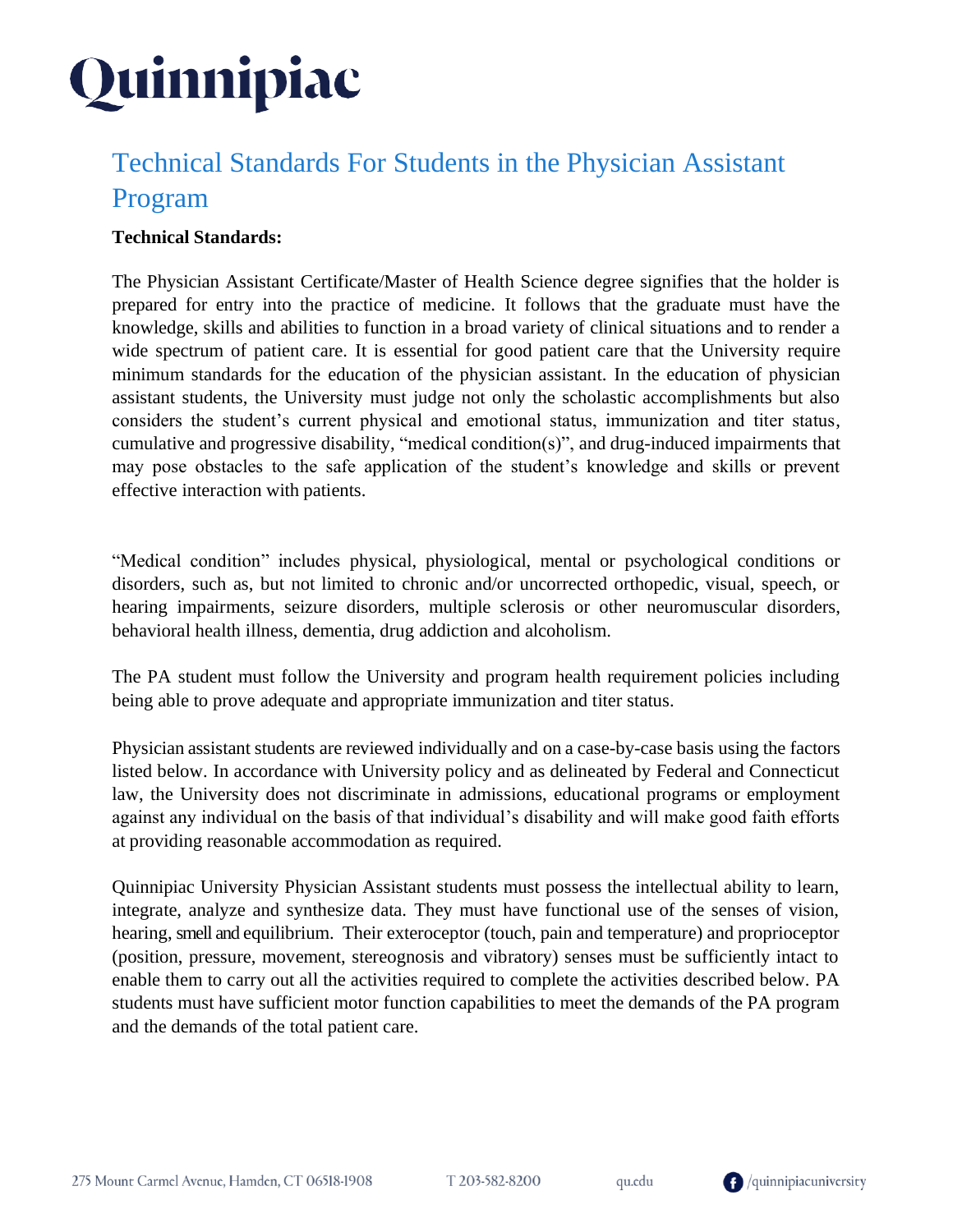Students in the Quinnipiac University Physician Assistant Program must possess ability, aptitude and skills in the following areas: observation, communication, motor, intellectual-conceptualintegrative, behavioral, social and physical. PA students must be able to meet the requirements and worker attributes of a Physician Assistant as defined by the U.S. Department of Labor, Employment and Training Administration's Occupational Information Network (O\*NET) Handbook 2021 edition (updated every five years).

#### **Observation:**

The PA student must be able to observe and actively participate in demonstrations and experiments in the basic sciences, visual presentations in lectures and laboratories, laboratory diagnostic procedures, and microscopic studies of tissues/fluids in normal and pathologic states in the same manner as required in clinical practice. The PA studentmust be able to observe a patient accurately and completely at a distance and at a close range (within a few feet of the observer). Observation necessitates the functional use of the sense of vision and somatic sensation and is enhanced by a sense of smell.

#### **Communication:**

The PA student must be able to communicate effectively in order to elicit information, perceive non-verbal communication, describe changes in mood, activity and posture. The PA student must demonstrate active listening and be able to communicate effectively and sensitively with patients. They must be able to listen to and understand information and ideas as well as express and exchange ideas presented through spoken words and sentences. The PA student must demonstrate excellent verbal and written communication in the English language. Communication includes not only speech but also reading and writing. Communication in oral and written form with the health care team must be effective and efficient.

As defined by the Dictionary of Occupational Titles (DOT), the PA student must be able to meet the following general standards. Reading: Read literature, books and play reviews, scientific and technical journals, abstracts, financial reports, and legal documents. Writing: write novels, plays, editorials, journals, speeches, manuals, critiques, poetry and songs. Speaking: conversant in the theory, principles and methods of effective and persuasive speaking, voice and diction, phonetics and discussion and debate (DOT Language Development Level 05).

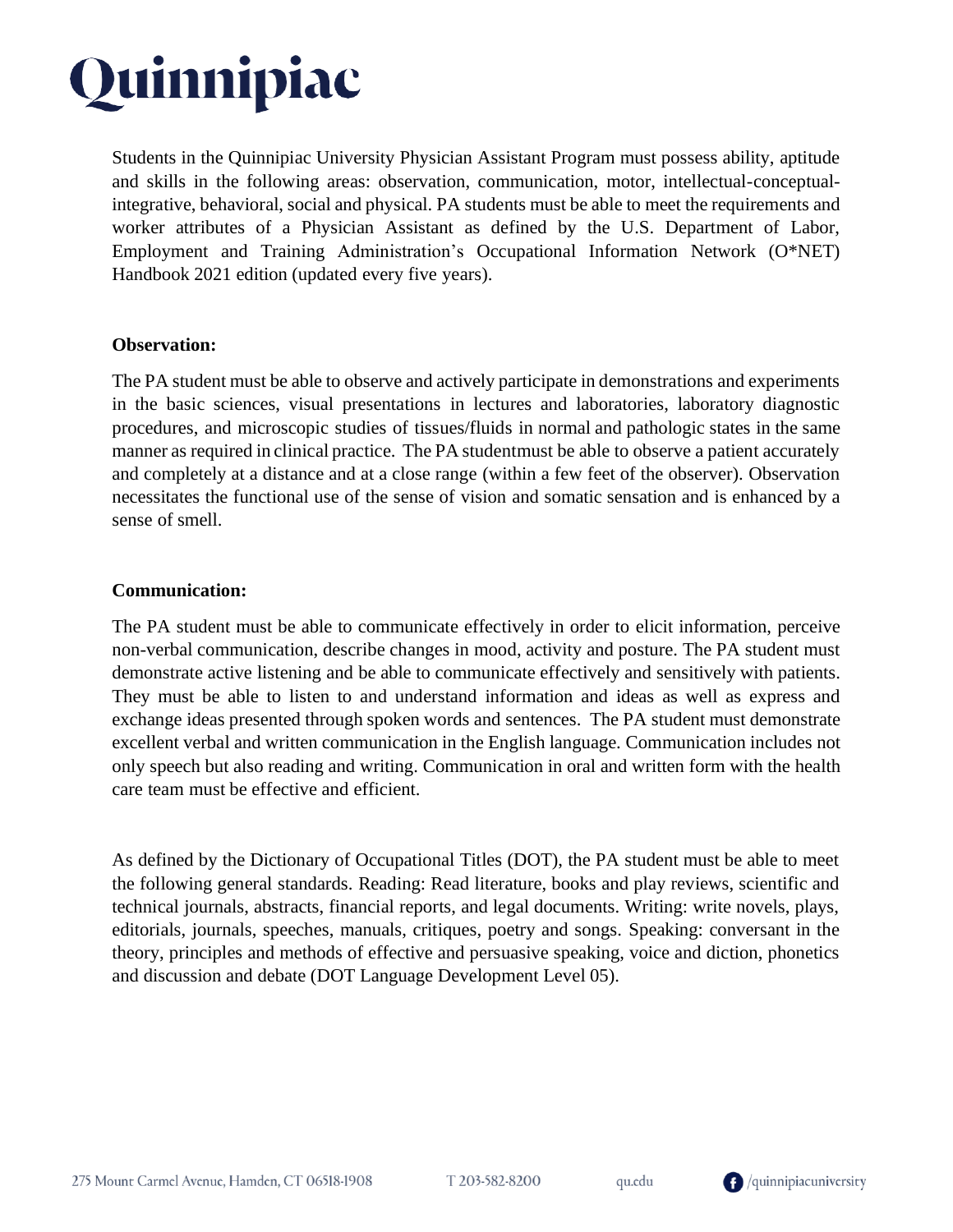#### **Motor:**

The PA student must have sufficient motor function to elicit information from patients by palpation, auscultation, percussion and other diagnostic maneuvers. The PA student must possess sufficient motor function to be able to document and record information elicited from patients. The PA student must be able to carry out basic laboratory tests (urinalysis, complete blood count,wet mount, gram stain, etc.) carry out diagnostic and therapeutic procedures (phlebotomy, venipuncture, injections, placement of catheters, IVs and tubes), and read electrocardiograms and x-rays. The PA student must have motor function including arm-hand steadiness sufficient to execute motor movements reasonably required to provide general care and emergency treatment for patients. Examples of emergency treatment reasonably required of a physician assistant are cardiopulmonary resuscitation, the administration of intravenous medications, the application of pressure to arrest bleeding, the opening of obstructed airways, the suturing of wounds, the application of casts and splints and the performance of obstetrical maneuvers. Such skills require coordination of both gross and fine muscular movements, equilibrium and functional use of the senses of touch and vision.

#### **Intellectual-Conceptual, Integrative and Quantitative Abilities:**

These abilities include measurement, calculation, reasoning, analysis and synthesis. Problem identification and problem solving, the critical skills demanded of PA's require all these abilities. The PA student must possess sufficient intellectual capacity to gather and identify essential information. They must demonstrate the ability to combine evaluation and reasoning with information and data to make decisions and solve problems. They must also be able to tell when something is wrong or likely to go wrong.

The PA student must also demonstrate inductive reasoning. They must be able to comprehend three-dimensional relationships and to understand the spatial relationships of structures. This includes the ability to read and interpret charts and graphs and the ability to use a microscope. The PA student must possess sufficient intellectual capacity and maturity to fulfill the curricular requirements of the various basic medical science and clinical courses. They must demonstrate the ability to collect, synthesize and analyze complex medical and laboratory data and verbal information to reach logical conclusions. The PA student must demonstrate the ability to read and comprehend technical materials, medical and/or laboratory reports and medical text and journals to define complex problems and prepare solutions. The PA student must be able to use scientific methods to solve problems and apply knowledge of biomedical principles to the process of information gathering. They must possess critical thinking skills that allow them to use logic and analysis to identify the strengths and weaknesses of different approaches. They must be able to identify and integrate findings pertinent to the process of problem identification in order to formulate and implement adequate and appropriate diagnostic and/or therapeutic plans.

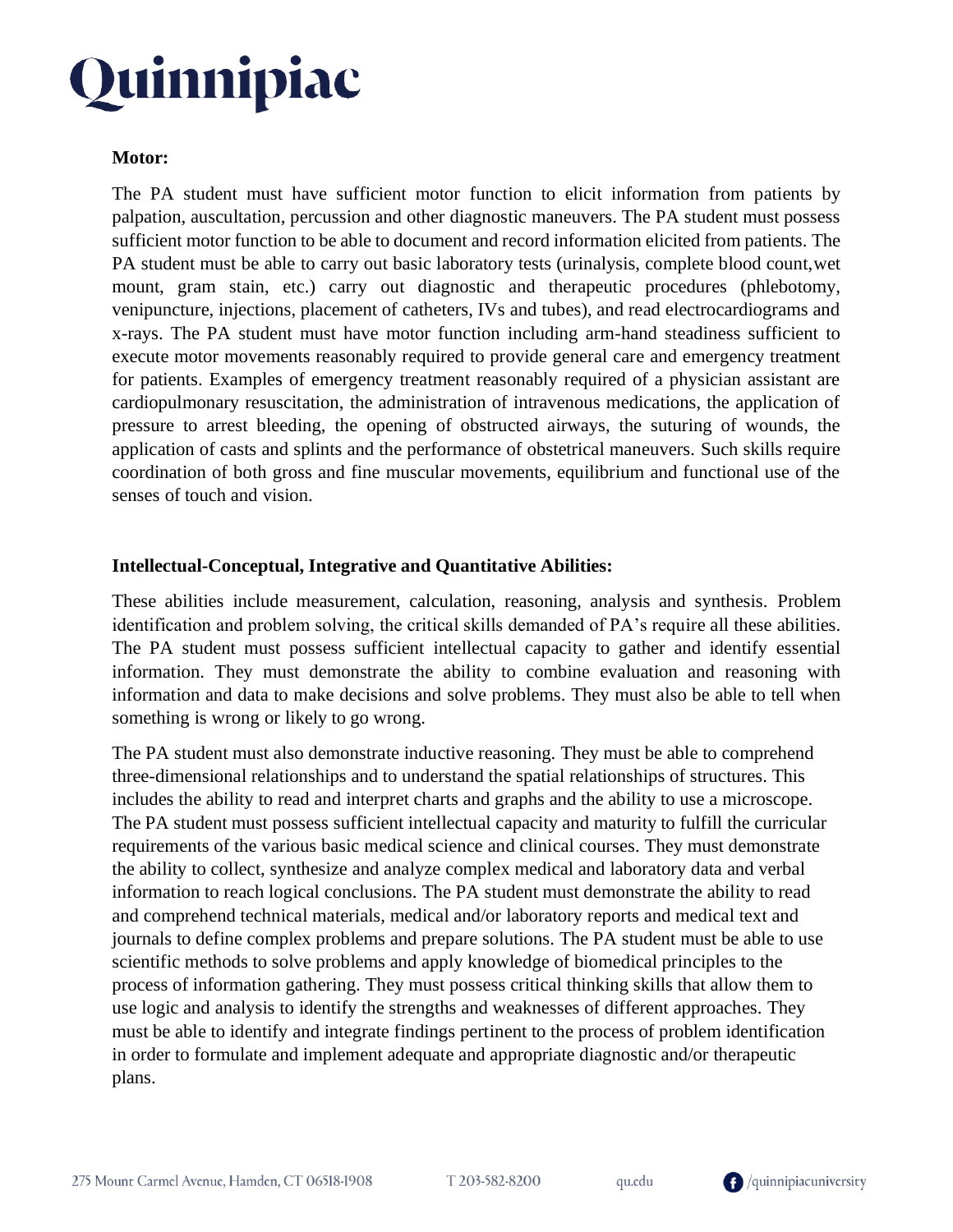As defined by the Dictionary of Occupational Titles (DOT), the PA student must be able to deal with a system of real numbers; linear, quadratic, rational, exponential, logarithmic, angle and circular functions and inverse functions related algebraic solution of equations and inequalities; limits and continuity; and probability and statistical inference. Deductive axiomatic geometry, plane and solid and rectangular coordinates. Practical application of fractions, percentages, ratios and proportion, measurement, logarithms, slide rule, practical algebra, geometric construction and essentials of trigonometry (DOT Mathematical Development Level 04).

#### **Behavioral and Social Attributes:**

The PA student must possess the emotional and mental health required for full utilization of his/her intellectual abilities, the exercise of good judgment, the prompt completion of all responsibilities attendant to the diagnosis and care of patients, and the development of mature, sensitive and effective relationships with patients. The PA student must be able to tolerate physically and mentally taxing workloads, effectively carry out responsibilities and to function effectively under stress. They must possess sufficient emotional stability to withstand stress, uncertainties and changing circumstances that characterize the dependent practice of medicine. They must possess social perceptiveness and be aware of other's reactions and understand why they react the way they do. The PA student must be able to adapt to changing environments, to display flexibility and to learn to function in the face of uncertainty inherent in the clinical problems of many patients.The PA student must possess the physical and mental capacity to meet all of the program's academic standards (classroom and clinical). The PA student must be able to work with and cooperate with faculty, students, staff, preceptors, healthcare professionals, the public and employees at all levels. The PA student must be capable of developing constructive andcooperative working relationship with others. They must be capable of working directly with thepublic. Compassion, integrity, concern for others, interpersonal skills, interest and motivation areall personal qualities that are assessed during the PA education process.

#### **Physical Demands:**

The U.S. Dictionary of Occupational Titles (DOT) defines the physical demands strength rating as the estimated overall strength requirement of the job. It represents the strength requirements which are considered to be important for average, successful work performance. The strength rating is expressed by one of five terms and the PA profession is considered (L), light work. The PA student must possess the physical ability to learn and implement the various technical skills required by the program. The PA student must possess an adequate range of body motion and mobility, with or without accommodation to perform the following essential functions: prolonged periods of sitting and/or standing, occasional bending and stooping and the ability to lift and carry books and other items such as medical instruments weighing up to ten (10) pounds with or without